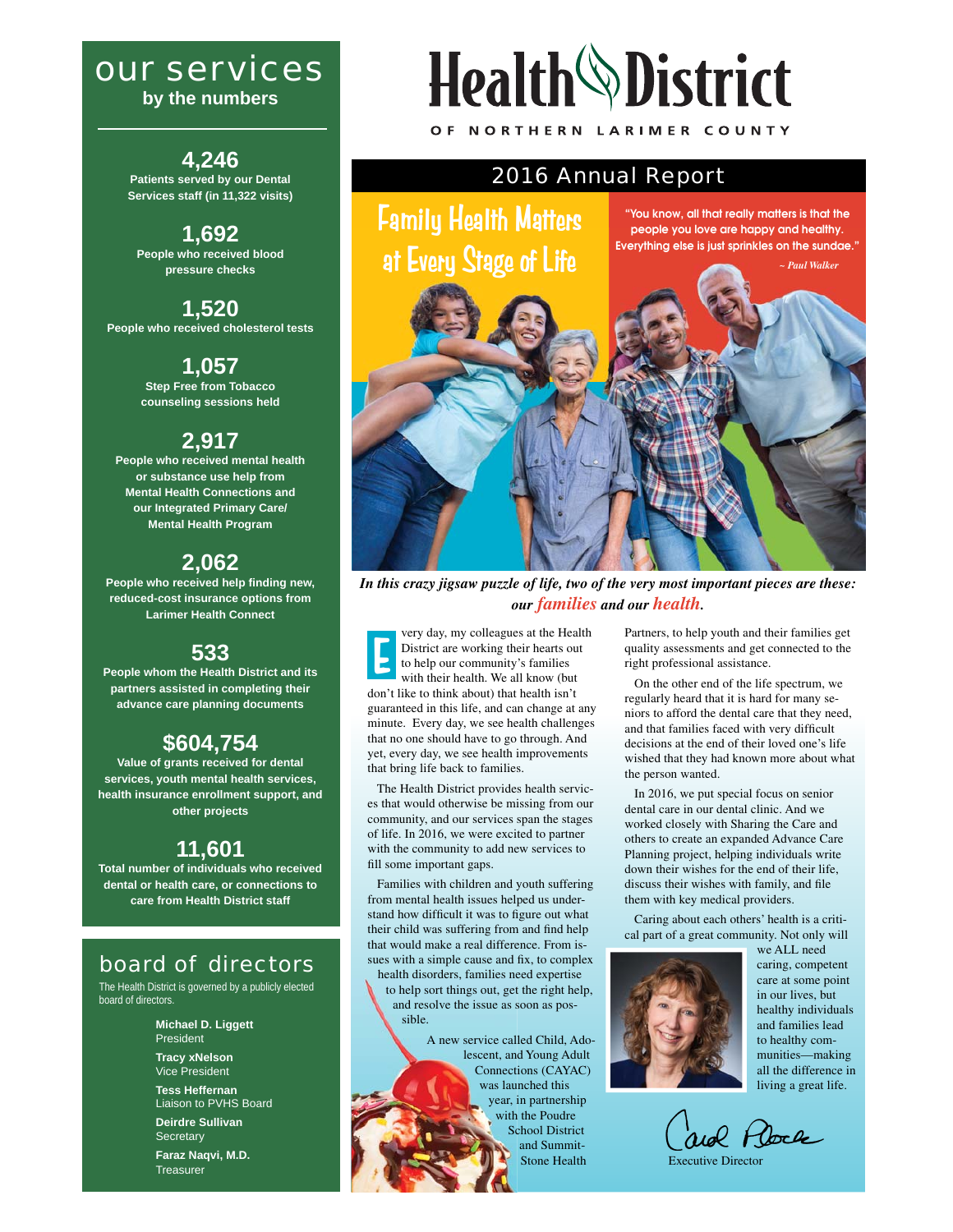# **Zumba beats help him Step Free from Tobacco**

**A**

 class full of sweat-drenched adults erupted into cheers on the dance floor as Zumba instructor Kelsey Kaufman announced that Mark Nelson was celebrating being smoke-free for two years.

 "It was pretty cool," says Nelson, who signed up for the high-energy dance fitness sessions to feel good and find companionship after completing the Health District's Step Free from Tobacco program. A pack-a-day smoker for over 30 years, Nelson credits Health District Tobacco Treatment Specialist Rosi Davidson for encouraging him to try Zumba, where he met a community of supporters and created healthier habits.

The 51-year-old is one of a handful of men who regularly attend classes

at Club Tico, following dance moves choreographed to Latin and international music.

 A doctor referred Nelson to the Step Free program. He was ready to quit smoking after his best friend and his sister-in-law both died within a two-week period due to smoking-related illnesses. "My best friend and I were out to dinner, and when I dropped her off we smoked one last cigarette together. She was dead by the next morning," Nelson recalls.

 The Step Free program offers six-week sessions with certified tobacco treatment counselors and two free follow-ups, plus



**with Nelson L to R: Zumba instructor Gretel Balmer, Tobacco Treatment Specialist Rosi Davidson, instructor Kelly Bole, and friend/exercise partner Dianne Green. Photo by Julie Estlick**

**CANDRATIC AND STREET Step Free from Tobacco 970-224-5209 [healthdistrict.org/quitsmoking](http://www.healthdistrict.org/quitsmoking)**

 Ending an addiction like smoking is hard, Davidson emphasizes, noting that the odds are 5 percent that someone who tries to quit unaided will still be quit in one year. A key part of the sessions is to help clients come up with a plan for how they will pass the time that they used to spend smoking and find ways to manage stress, like exercise or a new hobby.

support groups. Nicotine replacement products are offered at no cost. Clients in northern Larimer County pay on a sliding scale of \$10-\$100 based on income. People living outside of the Health District pay \$100.

> "A person's best chance for success is a combination of getting professional help and using nicotine replacement products or medication," Davidson says. "At the Health District, we offer face-to-face sessions and free follow-ups that encourage people to stay on track, work their plan and not go back to smoking."

 Since many people begin smoking as teenagers, the adult tobacco treatment team began working with Connections to develop a teen tobacco prevention program that launched in 2017.

**Larimer Health Connect 970-472-0444 [larimerhealthconnect.org](http://www.larimerhealthconnect.org)**

The Company of the Company

 $\mathcal{L}(\mathbb{Z}) = \sqrt{2}$ 

# **Larimer Health Connect helps families get vital insurance coverage**

ast July, 14-year-old Madysen Medlyn was learning to ride her brother's RipStick when she fell hard on the pavement. Worried about a possible broken arm, her mother rushed her to Urgent Care. **L**

 "It turned out it was only a bad bruise," says Melanie Land, Madysen's mother. "I was so relieved that a month earlier we had found Larimer Health Connect and got insurance coverage set up for Madysen."

 Melanie Land had relocated to Fort Collins from California for an accounting job that provided health insurance benefits for her, but not for her two teenage kids.

 "I discovered Larimer Health Connect online and we came in to see (Certified Health Coverage Guide) Rosie Duran," Land said. "It was an interesting situation and Rosie helped bring it all together."

 In the end, Jay Medlyn, 17, qualified for the Medicaid Buy-In Program for Children with Disabilities so he could receive all the services he



**Larimer Health Connect Certified Health Coverage Guide Rosie Duran discusses health insurance coverage options with clients Madysen Medlyn, Jay Medlyn, and Melanie Land. Photo by Richard Cox**

needed, while 14-year-old daughter Madysen Medlyn was eligible for Child Health Plan Plus (CHP+). Everything got dialed in quickly and the children were covered in time for summer adventures.

 How important is affordable insurance coverage to the family? "There's no way I could pay for all of my daughter's medications and doctor's appointments without health insurance," Land concludes.

A project of the Health District, Larimer Health Connect provides

free, in-person assistance for the entire family at several Larimer County locations. Staff members offer information and enrollment help for private Connect for Health Colorado Marketplace plans that reduce the cost of health insurance, as well as Health First Colorado (Colorado's Medicaid) and CHP+. "We are here all year 'round to help answer questions," Duran says. "Even if there are major changes in Connect for Health Colorado, we will continue to sign people up for CHP+ and Health First Colorado."



**The Prescription Assistance program is also part of**  Larimer Health Connect, helping people with limited<br>incomes fill their prescriptions through vouchers and **incomes fill their prescriptions through vouchers and applications to drug company programs. Call 970-416-6519.**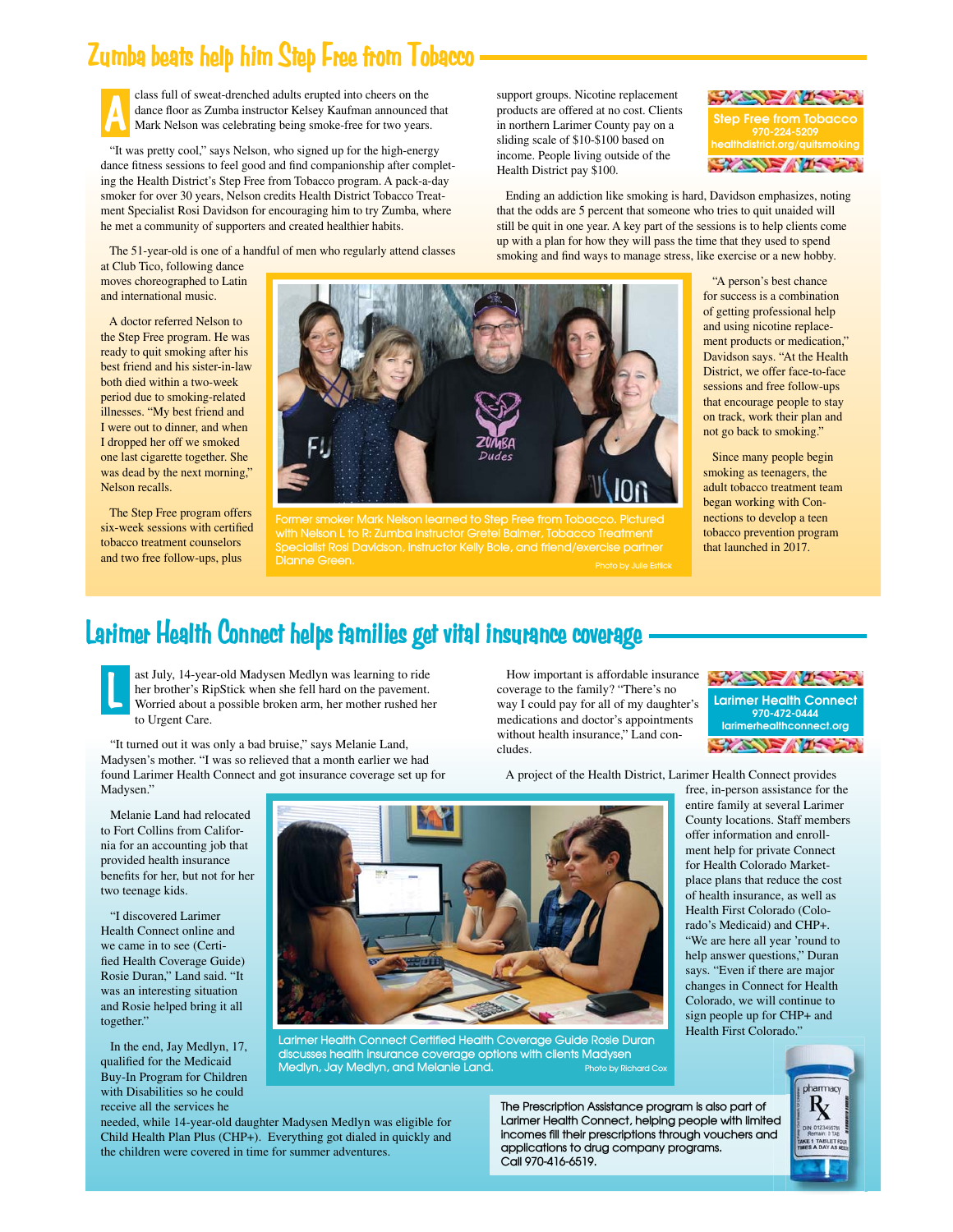# **Family Dental Clinic is a lifeline for many residents**

eremy Stafford has endured his share of bumps in the road of life, but he is forever thankful he landed at the Family Dental Clinic when a dental issue threatened to turn deadly. **J**

 Stafford had a decaying and infected tooth that caused him pain off and on for years when he lived in New Mexico. Dentists there wouldn't treat the tooth until the infection cleared up, he says, a tall order when you are homeless and can't depend on adequate rest, hydration, and nutrition to get healthy. So he took rounds of antibiot-

ics that seemed to help, but a year after arriving in Fort Collins the infection worsened.

 Delirious from sepsis (when the infection entered the bloodstream), a former Marine nurse at the Murphy Center for Hope rushed Stafford down the street to the Family Dental Clinic, where the staff took action.

 "The dentist told me 'you aren't doing well' and removed g





**The Family Dental Clinic's Dr. Rob Gartland, DDS, and Dental Assistant BB Newton do a checkup on a student at Irish Elementary School during a Project Smile event. Family Dental Clinic staff screened 1,676 K-12 school children in 2016 through Project Smile, Head Start, and Early Childhood Education events. Photo by Richard Cox**

the infected front tooth," Stafford says. "I had no dental coverage. If it wasn't for the Family Dental Clinic, I could've dropped dead."

 Stafford, 43, has become a repeat customer at the clinic, getting teeth extracted and fillings. "Dental care is



one of the hardest things to deal with when you are low income, and I've gotten the best care here," he says.

> Connecting residents who have dental issues to locally available, reliable and affordable care is a main priority of the Health District. "I'm glad our Dental Services programs have helped relieve some of Jeremy's pain and get him on the path to improved health," says Sarah Tilleman, Dental Services director. "His case is a good example of how the Family Dental Clinic provides direct care to patients with lower incomes of all ages whether they are without dental insurance, or are covered by Medicaid or CHP+. We also offer our Dental Connections program that matches eligible individuals who don't have Medicaid or other dental insurance with local dentists and oral surgeons who offer clients very low-cost dental care."

# **New CAYAC Team helps families navigate youth mental illness**

Fort Collins elementary student is constantly disrupting class with sudden, unexplained outbursts. Across town, a teenager's grades and attitude have taken a downward spiral after joining a new group of friends. Concerned parents looking for answers about their children's behavior used to face confusion about what to do, lengthy waits, and sometimes expensive bills to see one of the area's few pediatric mental health providers. **A**

The lack of youth mental health services in Larimer County com-

bined with often limited communication between health-care providers led to the launch of the Child, Adolescent, and Young Adult Connections (CAYAC) Team last year. CAYAC is an extension of the Connections program, which is operated jointly by the Health District and SummitStone Health Partners and helps people of all ages overcome barriers to addressing mental health and substance use issues.

 CAYAC provides services for youth ages 0 to 24 and their families, and is a multidisciplinary team with staff from the Health District, SummitStone Health Partners, and the Poudre School District. It also offers youth and families an accurate assessment of mental health and/or substance use-related needs and connects families with appropriate services either initially within the CAYAC program or out in the community.

logical testing services. There are also CAYAC child/adolescent psychiatrists who can diagnose, prescribe medications, and consult with family physicians.

 "Our goal is to work in conjunction with other agencies to increase families' access to assessment services, help them understand their options, and smooth a path to

> treatment by connecting families with the right care and support," says Kristen Cochran-Ward, program manager for the CAYAC Team. "It's important to stress that we will continue working with families until they feel they have a good match with a community provider, and our door is never closed—clients are encouraged to return as often as needed."

In its first year, CAYAC had 357 clients and provided a total of 1,805 services, which included everything from assessments to counseling, referrals, and medication management. "We've seen parents looking for help navigating a confusing system of services or for a good assessment of their youth and recommendations for next steps. Whatever families need, we help them find it," says CAYAC mental health specialist Caroline Schumacher.

 The CAYAC Team includes a child/adolescent clinical psychologist who offers evidence-based testing, a huge bonus considering the county's lack of psychiatrists (for both adults and adolescents) and the limited number of youth mental health providers that provide psycho-

 Connections has also begun hosting regular Youth Mental Health First Aid Trainings for parents, grandparents, teachers, youth coaches—anyone who wants to learn how to help a child during a mental health crisis. (See Page 8 for class listings.)





**Mental health specialist Caroline Schumacher chats with a teen at the Child, Adolescent, and Young Adult Connections (CAYAC) Team office. Photo by Julie Estlick**